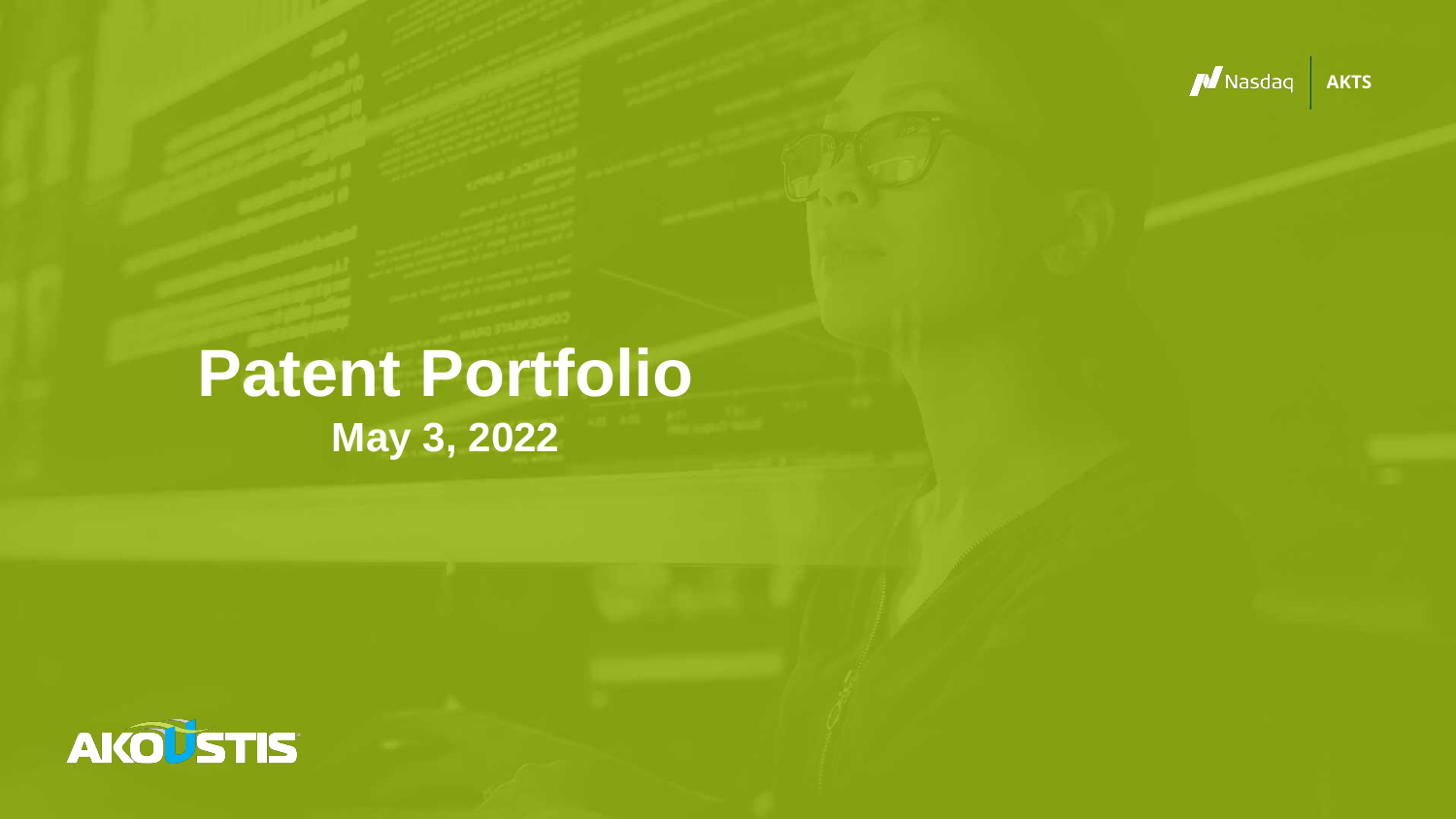59 patents, 100 patent filings pending, plus numerous trade secrets [1]

<https://www.akoustis.com/patents>



# **INTELLECTUAL PROPERTY (IP) PORTFOLIO BREAKDOWN**









#### **A K O U S T I S I P P O R T F O L I O**

### **V E R T I C A L I P P O R T F O L I O**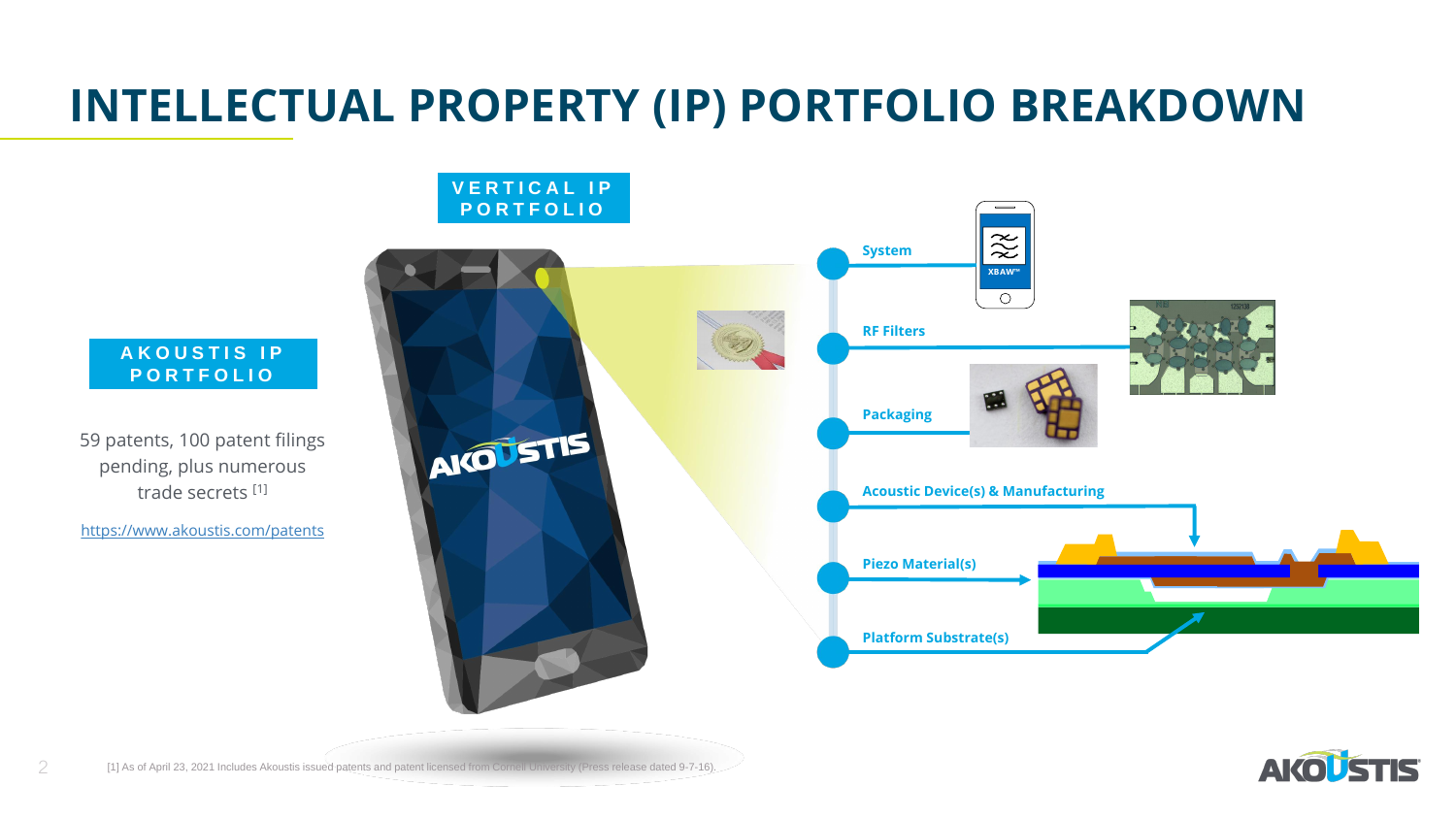### **Patent Detail**

| <b>Patent Number</b> | <b>Title</b>                                                                                                                                              | <b>Issue Date</b> |
|----------------------|-----------------------------------------------------------------------------------------------------------------------------------------------------------|-------------------|
| CN 205195673 U       | WAFER-LEVEL PACKAGE DEVICE                                                                                                                                | 4/27/2016         |
| CN 205195752 U       | MOBILE COMMUNICATION SYSTEM                                                                                                                               | 4/27/2016         |
| CN 205212799 U       | A SUBSTRATE FOR ACOUSTIC RESONATOR EQUIPMENT                                                                                                              | 5/4/2016          |
| US 9,362,887         | INTEGRATED CIRCUIT CONFIGURED WITH TWO OR MORE SINGLE CRYSTAL ACOUSTIC RESONATOR DEVICES                                                                  | 6/7/2016          |
| CN 205657658 U       | A SUBSTRATE AND ACOUSTIC RESONATOR EQUIPMENT FOR ACOUSTIC RESONATOR EQUIPMNET                                                                             | 10/19/2016        |
| CN 205725676 U       | WAFER SCALE PACKAGE APPARATUS                                                                                                                             | 11/23/2016        |
| US 9,537,465         | ACOUSTIC RESONATOR DEVICE WITH SINGLE CRYSTAL PIEZO MATERIAL AND CAPACITOR ON A BULK SUBSTRATE                                                            | 1/3/2017          |
| US 9,571,061         | IINTEGRATED CIRCUIT CONFIGURED WITH TWO OR MORE SINGLE CRYSTAL ACOUSTIC RESONATOR DEVICES                                                                 | 2/14/2017         |
| CN 206100080 U       | MOBILE COMMUNICATION DEVICE CONFIGURED WITH A SINGLE CRYSTAL PIEZO RESONATOR STRUCTURE                                                                    | 4/12/2017         |
| US 9,673,384         | RESONANCE CIRCUIT WITH A SINGLE CRYSTAL CAPACITOR DIELECTRIC MATERIAL                                                                                     | 6/6/2017          |
| US 9,716,581         | MOBILE COMMUNICATION DEVICE CONFIGURED WITH A SINGLE CRYSTAL PIEZO RESONATOR STRUCTURE                                                                    | 7/25/2017         |
| US 9,805,966         | WAFER SCALE PACKAGING                                                                                                                                     | 10/31/2017        |
| US 9,912,314         | SINGLE CRYSTAL ACOUSTIC RESONATOR AND BULK ACOUSTIC WAVE FILTER                                                                                           | 3/6/2018          |
| US 9,917,568         | IMEMBRANE SUBSTATE STRUCTURE FOR SINGLE CRYSTAL ACOUSTIC RESONATOR DEVICE                                                                                 | 3/13/2018         |
| US 10,084,588        | MOBILE COMMUNICATION DEVICE CONFIGURED WITH A SINGLE CRYSTAL PIEZO RESONATOR STRUCTURE                                                                    | 9/25/2018         |
| US 10,110,188B2      | ISTRUCTURE AND METHOD OF MANUFACTURE FOR ACOUSTIC RESONATOR OR FILTER DEVICES USING IMPROVED FABRICATION CONDITIONS AND PERIMETER STRUCTURE MODIFICATIONS | 10/23/2018        |
| US 10,110,189B2      | STRUCTURE AND METHOD OF MANUFACTURE FOR ACOUSTIC RESONATOR OR FILTER DEVICES USING IMPROVED FABRICATION CONDITIONS AND PERIMETER STRUCTURE MODIFICATIONS  | 10/23/2018        |
| US 10, 110, 190B2    | ISTRUCTURE AND METHOD OF MANUFACTURE FOR ACOUSTIC RESONATOR OR FILTER DEVICES USING IMPROVED FABRICATION CONDITIONS AND PERIMETER STRUCTURE MODIFICATIONS | 10/23/2018        |
| US 10, 211, 804      | METHOD OF MANUFACTURING INTEGRATED CIRCUIT CONFIGURED WITH TWO OR MORE SINGLE CRYSTAL ACOUSTIC RESONATOR DEVICES                                          | 2/19/2019         |
| US 10,217,930        | IMETHOD OF MANUFACTURE FOR SINGLE CRYSTAL ACOUSTIC RESONATOR DEVICES USING MICRO-VIAS                                                                     | 2/26/2019         |



| <b>Date</b> |
|-------------|
| 2016        |
| 2016        |
| 016         |
| 016         |
| 2016        |
| 2016        |
| 2017        |
| 2017        |
| 2017        |
| 2017        |
| 2017        |
| 2017        |
| 018         |
| 2018        |
| 2018        |
| 2018        |
| 2018        |
| 2018        |
| 2019        |
| 2019        |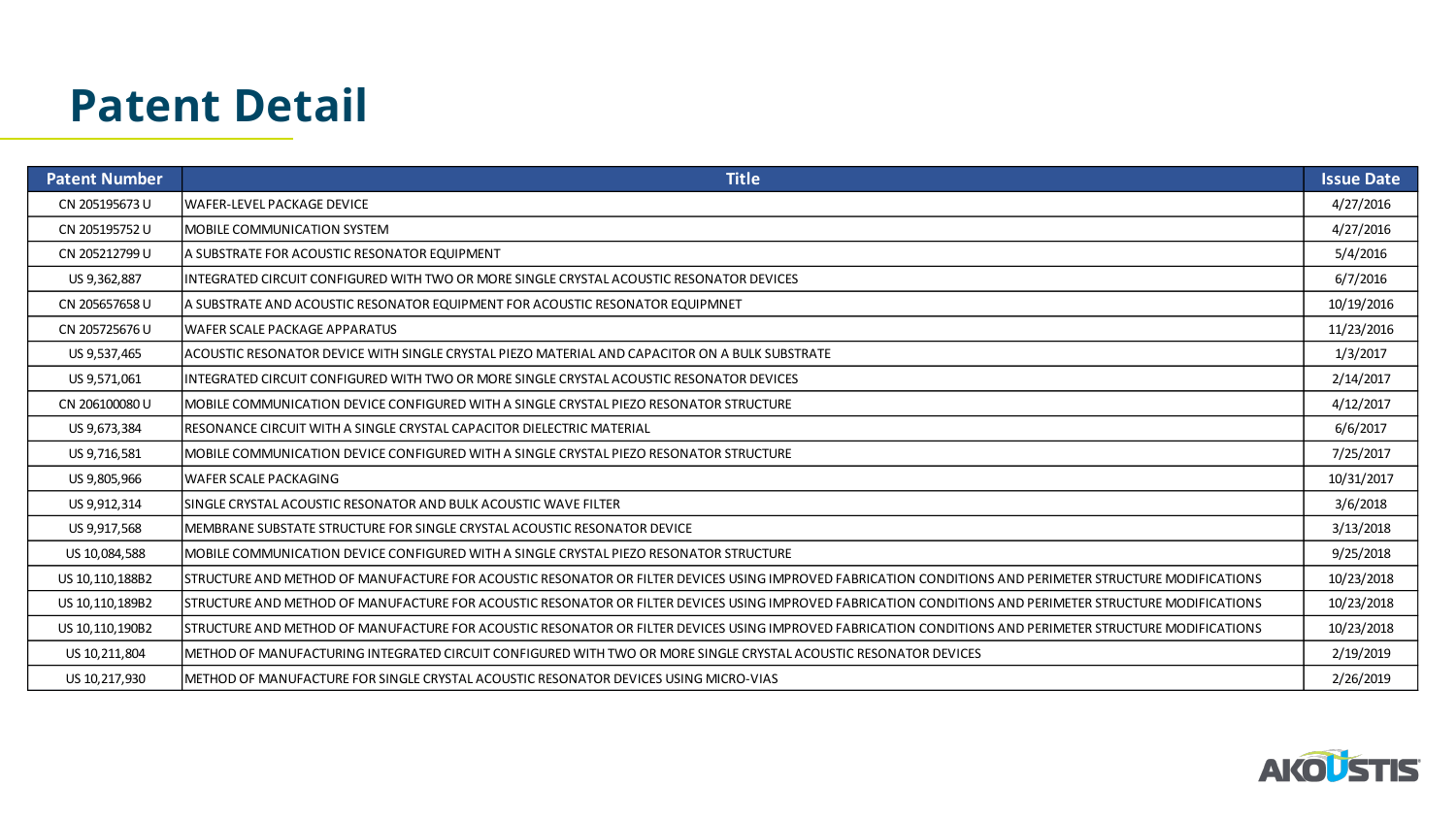# **Patent Detail (Cont'd)**

| <b>Patent Number</b> | <b>Title</b>                                                                                                                                               | <b>Issue Date</b> |
|----------------------|------------------------------------------------------------------------------------------------------------------------------------------------------------|-------------------|
| US 10,256,786        | COMMUNICATION FILTER USING SINGLE CRYSTAL ACOUSTIC RESONATOR DEVICES                                                                                       | 4/9/2019          |
| US 10,319,898        | RESONANCE CIRCUIT WITH A SINGLE CRYSTAL CAPACITOR DIELECTRIC MATERIAL                                                                                      | 6/11/2019         |
| US 10,355,659        | PIEZOELECTRIC ACOUSTIC RESONATOR MANUFACTURED WITH PIEZOELECTRIC THIN FILM TRANSFER PROCESS                                                                | 7/16/2019         |
| US 10,431,490        | WAFER SCALE PACKAGING                                                                                                                                      | 10/1/2019         |
| US 10,431,580        | MONOLITHIC SINGLE CHIP INTEGRATED RADIO FREQUENCY FRONT END MODULE CONFIGURED WITH SINGLE CRYSTAL ACOUSTIC FILTER DEVICES                                  | 10/1/2019         |
| CN 106575957 B       | INTEGRATED CIRCUIT CONFIGURED WITH A CRYSTAL ACOUSTIC RESONATOR DEVICE                                                                                     | 12/17/2019        |
| US 10,516,377        | METHOD OF MANUFACTURE FOR SINGLE CRYSTAL CAPACITOR DIELECTRIC FOR A RESONANCE CIRCUIT                                                                      | 12/24/2019        |
| US 10,523,180        | IMETHOD AND STRUCTURE FOR SINGLE CRYSTAL ACOUSTIC RESONATOR DEVICES USING THERMAL RECRYSTALLIZATION                                                        | 12/31/2019        |
| US 10,581,398        | METHOD OF MANUFACTURE FOR SINGLE CRYSTAL ACOUSTIC RESONATOR DEVICES USING MICRO-VIAS                                                                       | 3/3/2020          |
| US 10,615,773        | WIRELESS COMMUNICATION INFRASTRUCTURE SYSTEM CONFIGURED WITH A SINGLE CRYSTAL PIEZO RESONATOR AND FILTER STRUCTURE                                         | 4/7/2020          |
| US 10,673,513        | FRONT END MODULE FOR 5.2 GHZ WI-FI ACOUSTIC WAVE RESONATOR RF FILTER CIRCUIT                                                                               | 6/2/2020          |
| US 10,727,811        | IMPROVED EFFECTIVE COUPLING COEFFICIENTS FOR STRAINED SINGLE CRYSTAL EPITAXIAL FILM BULK ACOUSTIC RESONATORS                                               | 7/28/2020         |
| US 10,855,243        | MOBILE COMMUNICATION DEVICE CONFIGURED WITH A SINGLE CRYSTAL PIEZO RESONATOR STRUCTURE                                                                     | 12/1/2020         |
| US 10,855,250        | COMMUNICATION FILTER FOR LTE BAND 41                                                                                                                       | 12/1/2020         |
| US 10,855,247        | ELLIPTICAL STRUCTURE FOR BULK ACOUSTIC WAVE RESONATOR                                                                                                      | 12/1/2020         |
| US 10,873,317        | BULK ACOUSTIC WAVE RESONATOR FILTERS INCLUDING REJECTION-BAND RESONATORS                                                                                   | 12/22/2020        |
| US 10,879,872        | BAW RESONATORS WITH ANTISYMMETRIC THICK ELECTRODES                                                                                                         | 12/29/2020        |
| US 10,931,251        | STRUCTURE AND METHOD OF MANUFACTURE FOR ACOUSTIC RESONATOR OR FILTER DEVICES USING IMPROVED FABRICATION CONDITIONS AND PERIMETER STRUCTURE MODIFICATIONS [ | 2/23/2021         |
| US 10,957,688        | MONOLITHIC SINGLE CHIP INTEGRATED RADIO FREQUENCY FRONT END MODULE CONFIGURED WITH SINGLE CRYSTAL ACOUSTIC FILTER DEVICES                                  | 3/23/2021         |
| US 10,979,011        | STRUCTURE AND METHOD OF MANUFACTURE FOR ACOUSTIC RESONATOR OR FILTER DEVICES USING IMPROVED FABRICATION CONDITIONS AND PERIMETER STRUCTURE MODIFICATIONS [ | 4/13/2021         |



| <b>Date</b> |
|-------------|
| 019         |
| 2019        |
| 2019        |
| 2019        |
| 2019        |
| 2019        |
| 2019        |
| 2019        |
| 020:        |
| :020        |
| .020        |
| 2020        |
| 2020        |
| 2020        |
| 2020        |
| 2020        |
| 2020        |
| 2021        |
| 2021        |
| 2021        |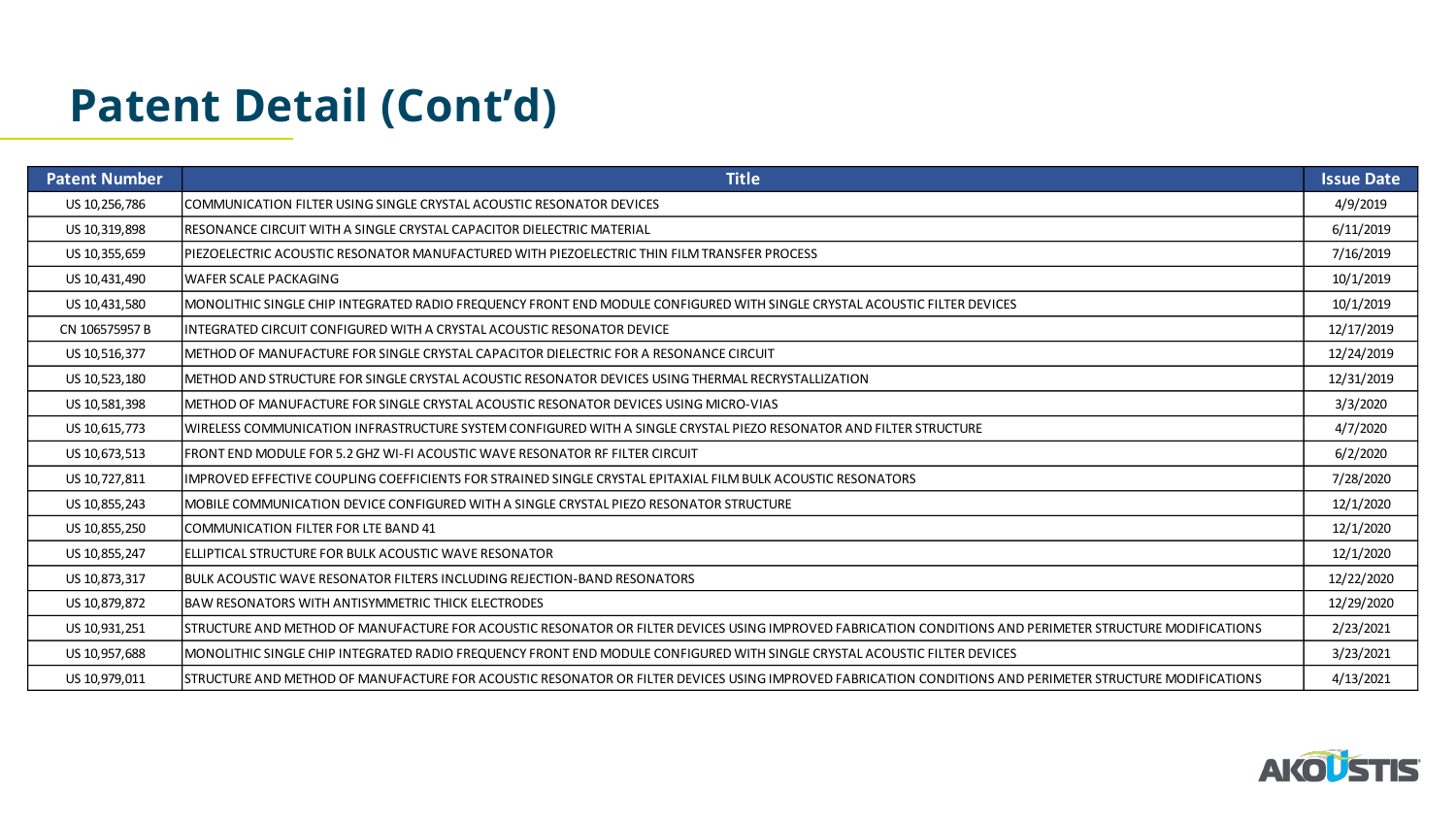# **Patent Detail (Cont'd)**

| <b>Patent Number</b> | <b>Title</b>                                                                                                                               | <b>Issue Date</b> |
|----------------------|--------------------------------------------------------------------------------------------------------------------------------------------|-------------------|
| US 10,979,022        | 5.2 GHZ WI-FI ACOUSTIC WAVE RESONATOR RF FILTER CIRCUIT                                                                                    | 4/13/2021         |
| US 10,979,023        | 5.9 GHZ C-V2X AND DSRC ACOUSTIC WAVE RESONATOR RF FILTER CIRCUIT                                                                           | 4/13/2021         |
| US 10,979,024        | 15.2 GHZ WI-FI COEXISTENCE ACOUSTIC WAVE RESONATOR RF FILTER CIRCUIT                                                                       | 4/13/2021         |
| US 10,979,025        | <b>5G BAND N79 ACOUSTIC WAVE RESONATOR RF FILTER CIRCUIT</b>                                                                               | 4/13/2021         |
| US 10,979,026        | 5.5 GHZ WI-FI 5G COEXISTENCE ACOUSTIC WAVE RESONATOR RF FILTER CIRCUIT                                                                     | 4/13/2021         |
| US 10,985,732        | 5.6 GHZ WI-FI ACOUSTIC WAVE RESONATOR RF FILTER CIRCUIT                                                                                    | 4/20/2021         |
| US 10,992,279        | STRUCTURE AND METHOD OF MANUFACTURE FOR ACOUSTIC RESONATOR OR FILTER DEVICES USING IMPROVED FABRICATION CONDITIONS AND PERIMETER STRUCTURE | 4/27/2021         |
| US 11,031,989        | [FRONT END MODULE FOR 5.2 GHZ WI-FI ACOUSTIC WAVE RESONATOR RF FILTER CIRCUIT                                                              | 6/8/2021          |
| US 11,063,576        | FRONT END MODULE FOR 5.6 GHZ WI-FI ACOUSTIC WAVE RESONATOR RF FILTER CIRCUIT                                                               | 7/13/2021         |
| US 11,063,204        | IMETHOD OF MANUFACTURE FOR SINGLE CRYSTAL ACOUSTIC RESONATOR DEVICES USING MICRO-VIAS                                                      | 7/13/2021         |
| US 11,070,184        | PIEZOELECTRIC ACOUSTIC RESONATOR MANUFACTURED WITH PIEZOELECTRIC THIN FILM TRANSFER PROCESS                                                | 7/20/2021         |
| US 11, 165, 404      | METHOD FOR FABRICATING AN ACOUSTIC RESONATOR DEVICE WITH PERIMETER STRUCTURES                                                              | 11/2/2021         |
| US 11, 177, 868      | FRONT END MODULE FOR 6.5 GHZ WI-FI ACOUSTIC WAVE RESONATOR RF FILTER CIRCUIT                                                               | 11/16/2021        |
| US 11, 184, 079      | FRONT END MODULE FOR 5.5 GHZ WI-FI ACOUSTIC WAVE RESONATOR RF FILTER CIRCUIT                                                               | 11/23/2021        |
| US 11,211,918        | IIMPROVED EFFECTIVE COUPLING COEFFICIENTS FOR STRAINED SINGLE CRYSTAL EPITAXIAL FILM BULK ACOUSTIC RESONATORS                              | 12/28/2021        |
| US 11,245,376        | ISINGLE CRYSTAL ACOUSTIC RESONATOR AND BULK ACOUSTIC WAVE FILTER                                                                           | 2/8/2022          |
| US 11,245,382        | IMETHOD AND STRUCTURE FOR SINGLE CRYSTAL ACOUSTIC RESONATOR DEVICES USING THERMAL RECRYSTALLIZATION                                        | 2/8/2022          |
| US 11,316,496        | IMETHOD AND STRUCTURE FOR HIGH PERFORMANCE RESONANCE CIRCUIT WITH SINGLE CRYSTAL PIEZOELECTRIC CAPACITOR DIELECTRIC MATERIAL               | 4/26/2022         |



| <b>Date</b> |
|-------------|
| 2021        |
| 2021        |
| 2021        |
| 2021        |
| 2021        |
| 2021        |
| .021        |
| 021         |
| .021        |
| 2021        |
| .021        |
| 2021        |
| 2021        |
| 2021        |
| 2021        |
| 022         |
| M           |
| 2022        |